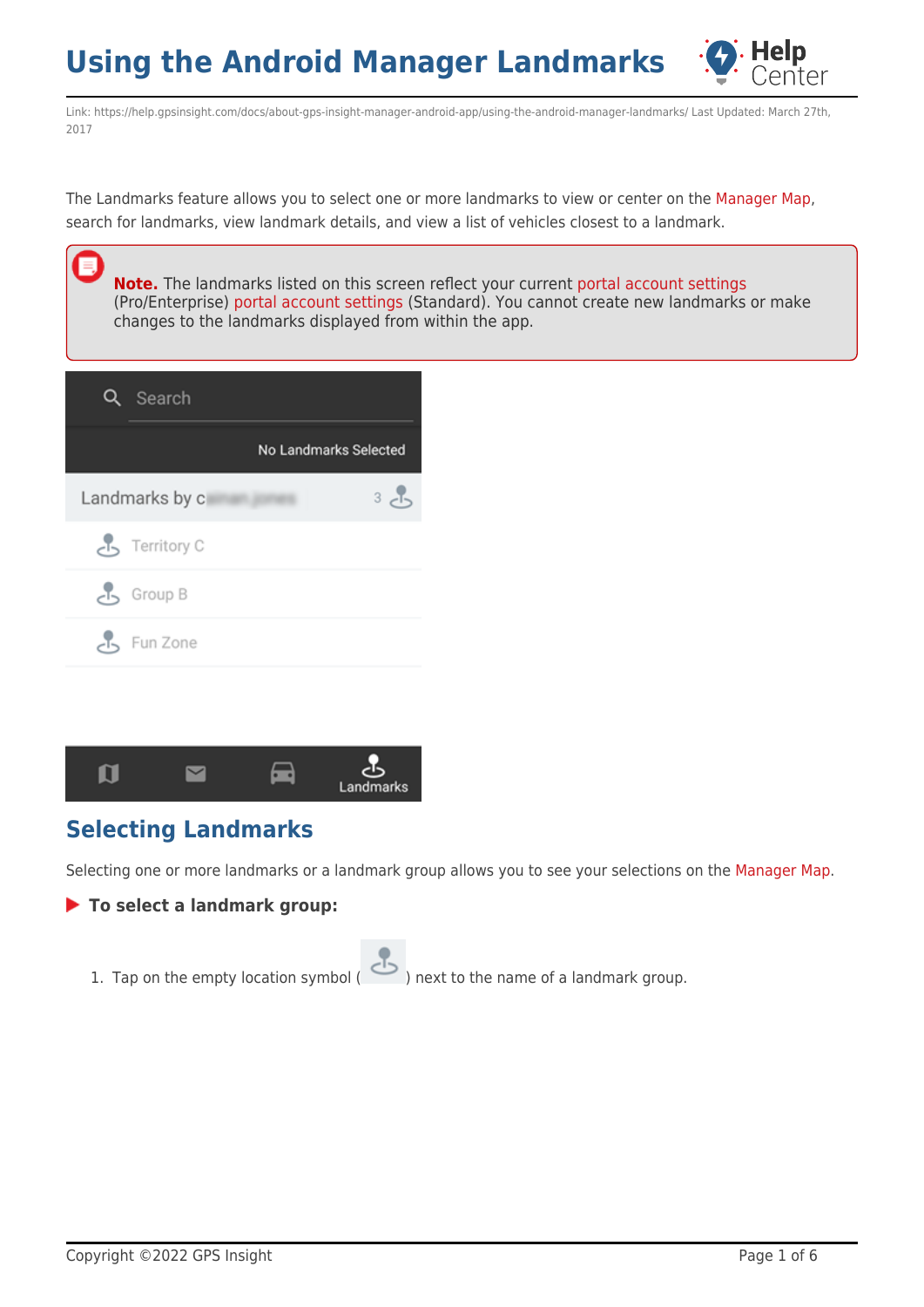

Link: https://help.gpsinsight.com/docs/about-gps-insight-manager-android-app/using-the-android-manager-landmarks/ Last Updated: March 27th, 2017



The location symbol becomes solid.



2. To clear the landmark group selection, tap the location symbol again.

The location symbol becomes empty.

### **To select an individual landmark:**

1. Tap on the name of the landmark group header.



2. Tap on the landmark you would like to select.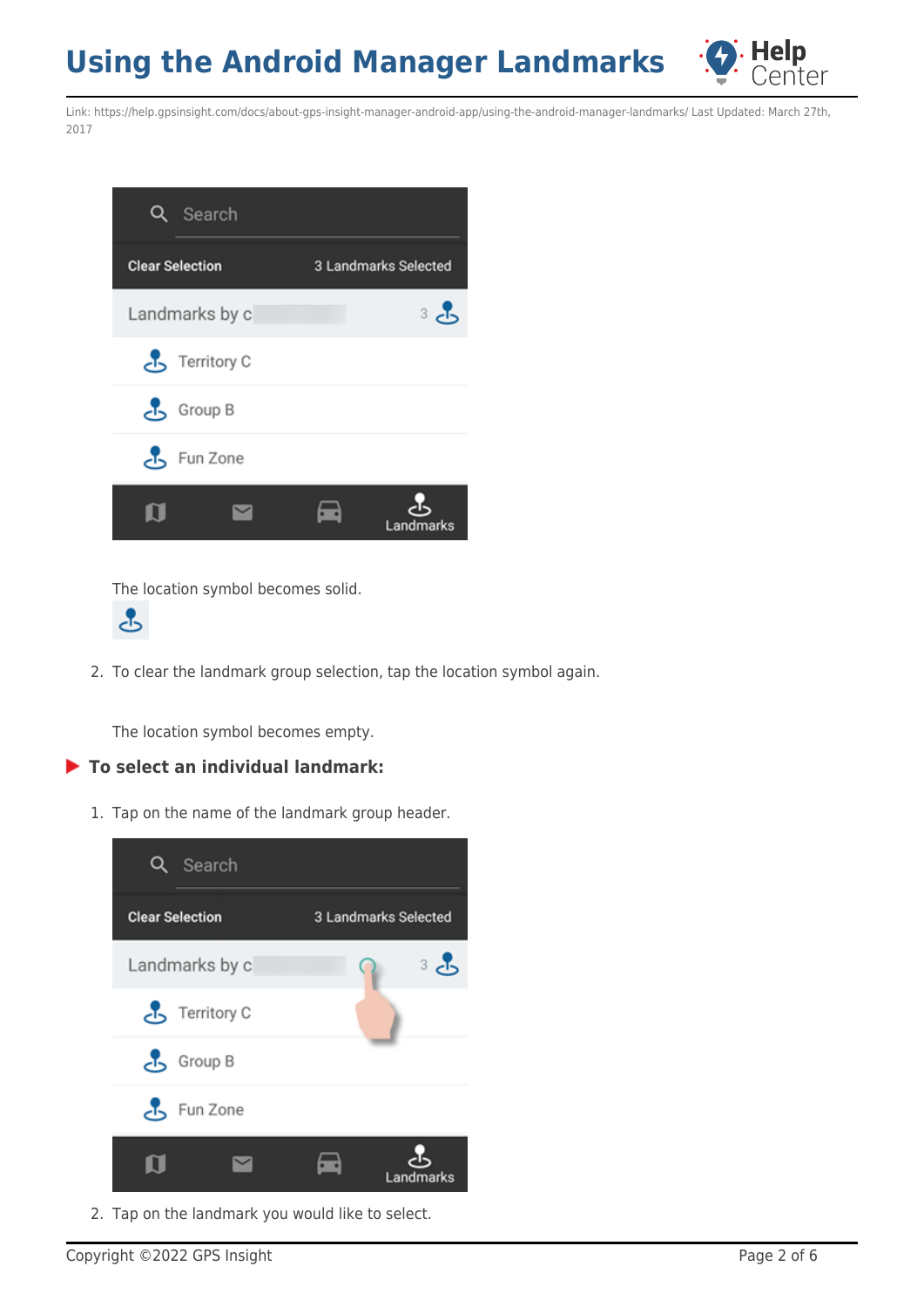

Link: https://help.gpsinsight.com/docs/about-gps-insight-manager-android-app/using-the-android-manager-landmarks/ Last Updated: March 27th, 2017



The map centers on the selected landmark and displays the Landmark Card.

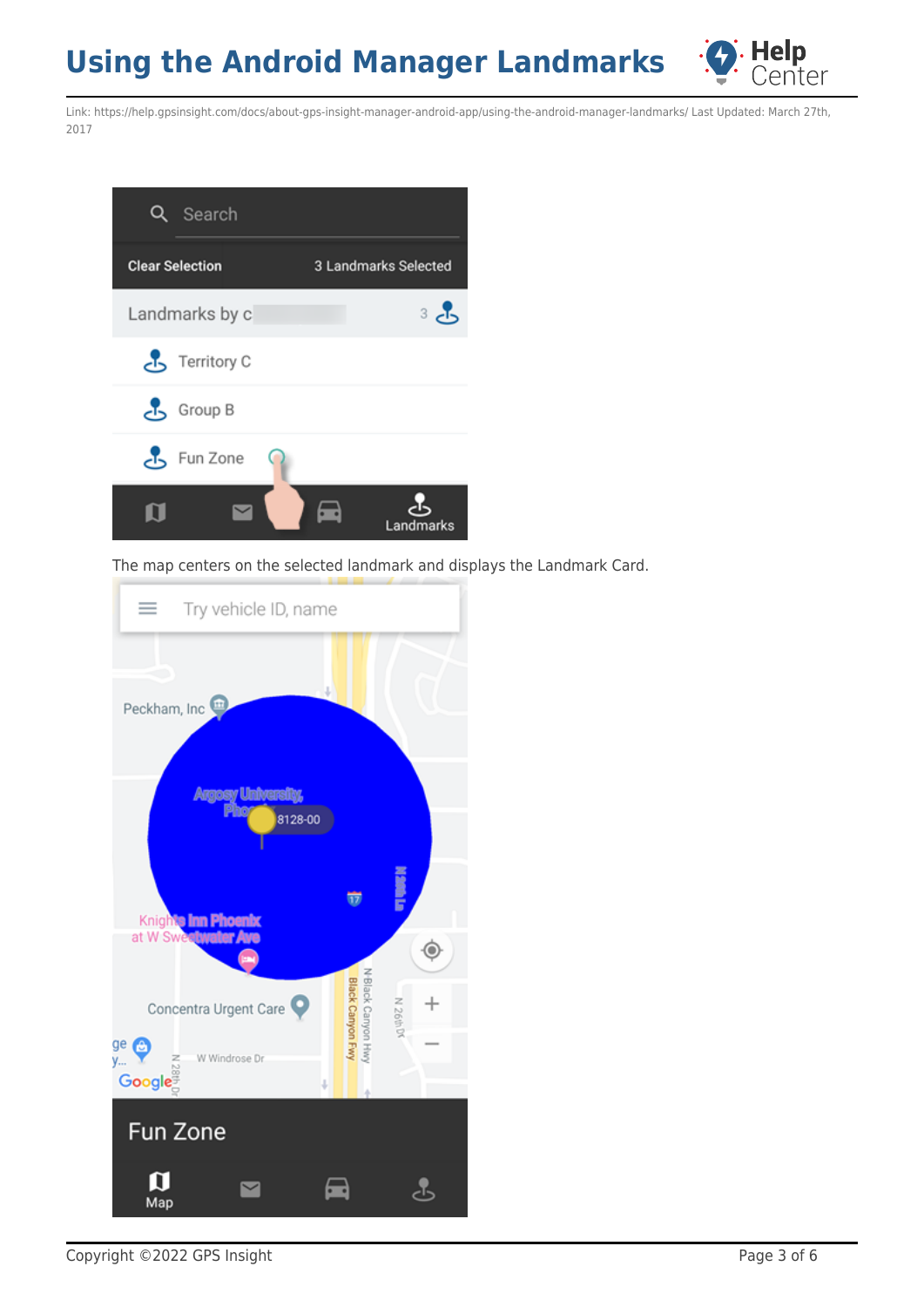

Link: https://help.gpsinsight.com/docs/about-gps-insight-manager-android-app/using-the-android-manager-landmarks/ Last Updated: March 27th, 2017

3. Tap the Landmark feature to return to the list of landmarks.

## **Searching for Landmarks**

Searching for a landmark and/or landmark group allows you to view and select a landmarks by entering a landmark name or keywords.

- **To search for a landmark or landmark group:**
	- 1. Tap on the **Search** bar.



2. Enter a landmark name or keywords.

A list of landmarks that fit your search entry are shown on the screen.

3. Tap the landmark or landmark group you want to view and/or select.

## **Clearing Selected Landmarks**

Clearing all landmark selections removes your previous landmark selection from the [Manager Map](https://help.gpsinsight.com/docs/about-gps-insight-manager-android-app/using-the-android-manager-map/) screen display.

**To clear all selected landmarks:**

1. Tap **Clear Selection**.

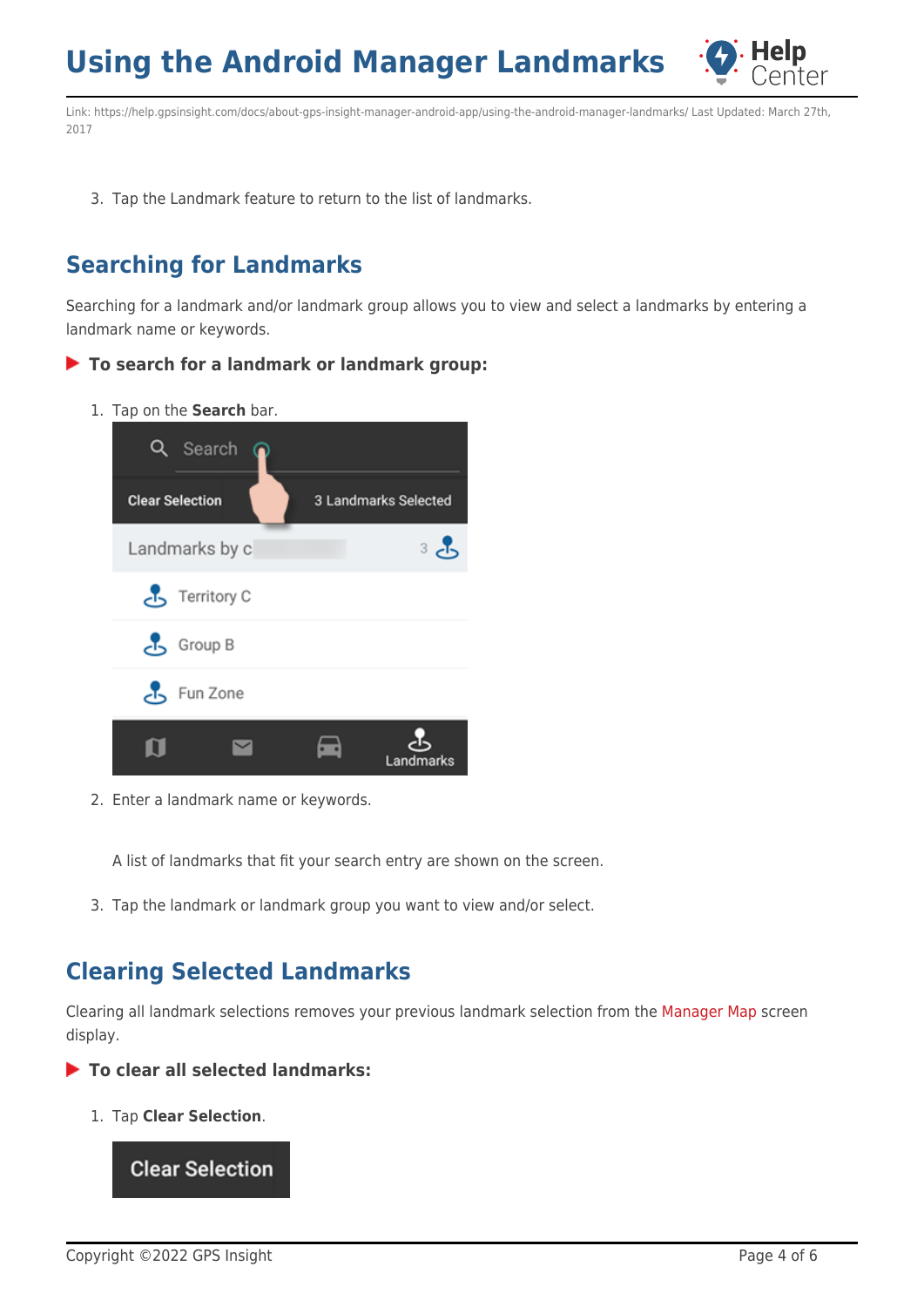

Link: https://help.gpsinsight.com/docs/about-gps-insight-manager-android-app/using-the-android-manager-landmarks/ Last Updated: March 27th, 2017

The landmark selection clears.

### No Landmarks Selected

### **Centering Landmarks**

#### **To center a landmark on the [Manager Map:](https://help.gpsinsight.com/docs/about-gps-insight-manager-android-app/using-the-android-manager-map/)**

1. Tap on the landmark you want to view on the map. Alternatively, you may search for the landmark using the Search bar.



The app displays the Landmark Card. Swipe up to see details such as address, Street View Preview and full Street View, and a list of vehicles closest to the selected landmark.